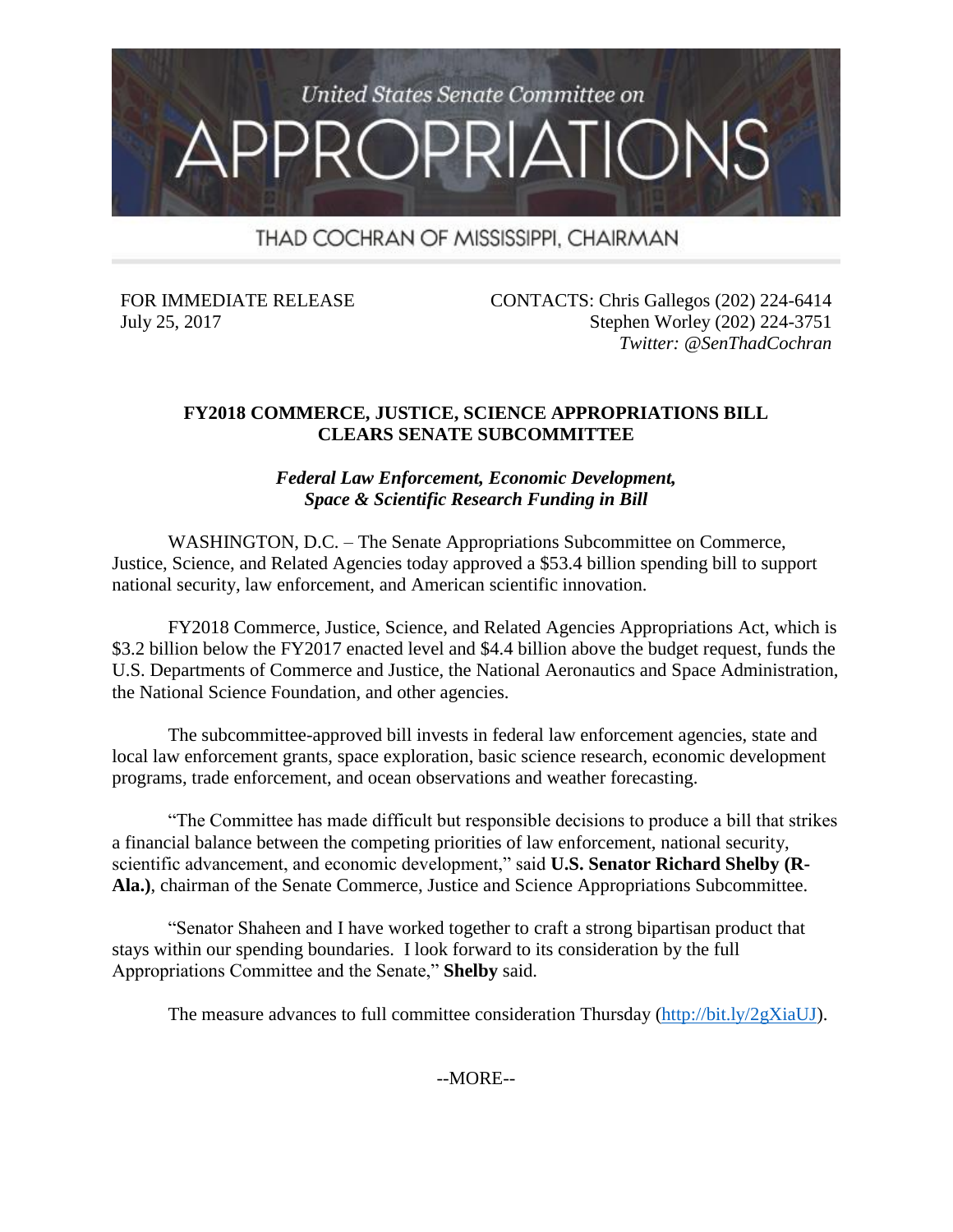# **Bill Highlights:**

### **Department of Commerce**

The bill funds the U.S. Department of Commerce at \$9.16 billion, a \$76.4 million decrease under FY2017. The Committee continues its strong support for economic development, strengthening trade enforcement, improving fisheries management, protecting intellectual property rights, and advancing severe weather forecasting.

**International Trade Administration (ITA)** – \$495 million for ITA, including a \$2 million increase above the FY2017 level, for ITA's Enforcement and Compliance business unit to selfinitiate investigations of foreign actors suspected of violating trade laws to the detriment of American businesses.

**Economic Development Administration (EDA)** – \$254 million for EDA, including \$100 million for its Public Works program, which supports brick-and-mortar projects in distressed communities across the nation. Funding for EDA also includes \$21 million for the Regional Innovation Program, an increase of \$3 million above the FY2017 level, to promote and strengthen regional innovation to spur job creation through private-public partnerships.

**U.S. Patent and Trademark Office (USPTO)** – \$3.5 billion for USPTO to protect the ideas and inventions of our nation's entrepreneurs in an effort to advance and innovate all sectors of the economy.

**National Institute of Standards and Technology (NIST)** – \$944 million for NIST, \$8 million below the FY2017 enacted level, to strengthen the U.S. cybersecurity posture through cuttingedge research and development, expand opportunities in the areas of advanced manufacturing, and continue promotion of the highest-quality standards to maintain fairness in the global marketplace. Funding for NIST includes \$130 million for the Hollings Manufacturing Extension Partnership program, which is a private-public partnership present in all 50 states dedicated to serving small- and medium-sized manufacturers.

**National Oceanic and Atmospheric Administration (NOAA)** – \$5.6 billion for NOAA, an \$85.1 million decrease below the FY2017 enacted level, for core NOAA operations including: ocean monitoring; fisheries management; coastal grants to states; aquaculture research; and severe weather forecasting. The bill provides full funding for NOAA's flagship weather satellites, and their planned successors, which are critical for accurate weather warnings to save lives and protect property. Funding for NOAA continues to target new areas of investment for fisheries management, including new monitoring technologies and support for state-led management schemes to ensure greater access to the nation's abundant fishery resources.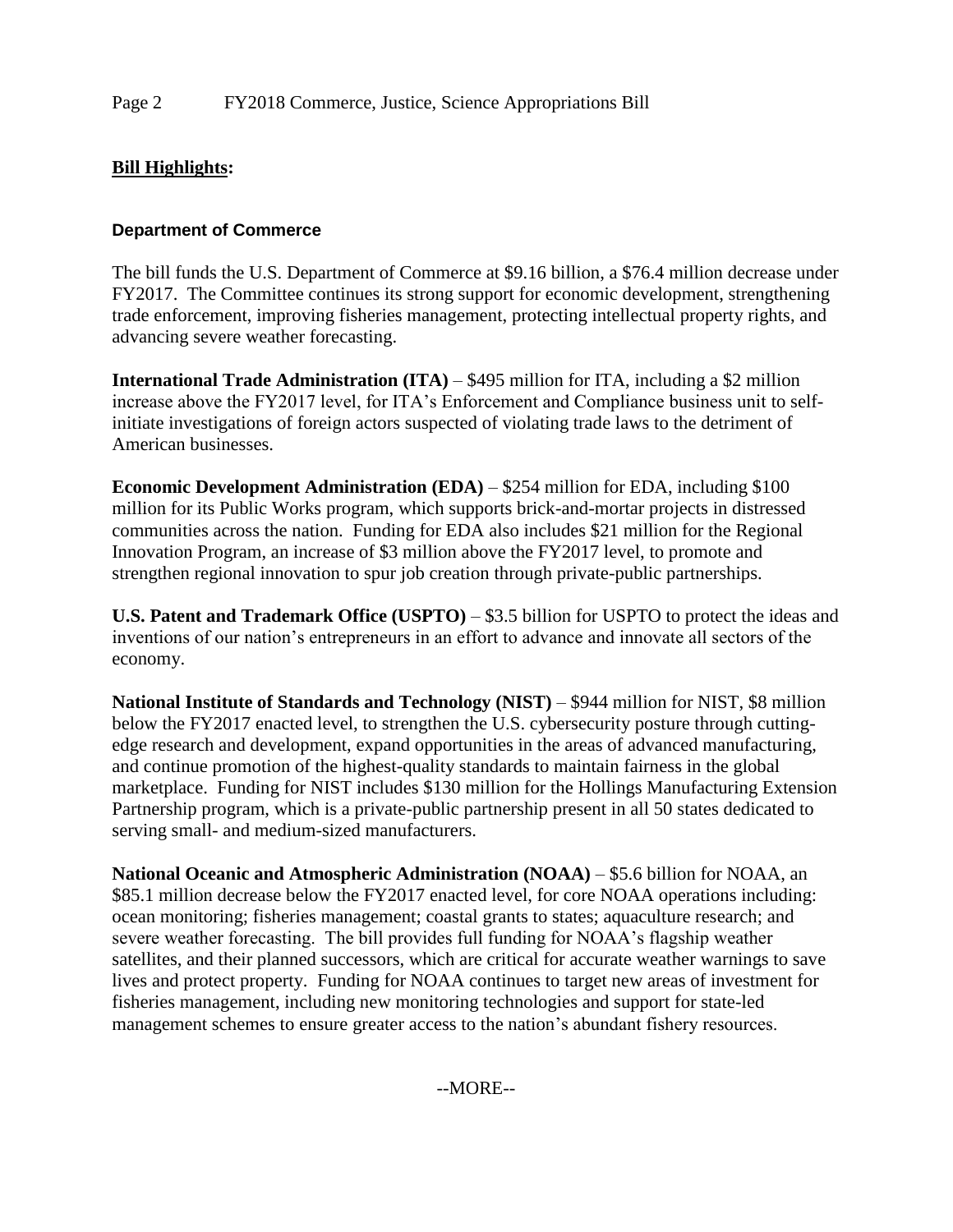## Page 3 FY2018 Commerce, Justice, Science Appropriations Bill

**Bureau of the Census** – \$1.5 billion for the Bureau of the Census, \$51 million above the FY2017 enacted level and \$24 million above the request. The bill directs the Census Bureau to continue its efforts to hold the costs of the 2020 Census lower than that of the 2010 Census and to maintain its focus on activities that will make such savings possible.

### **Department of Justice**

The bill funds the U.S. Department of Justice (DOJ) at \$29.1 billion, \$121 million above the FY2017 enacted level. Salaries and expenses for federal law enforcement agencies are funded with significant increases, with most agencies funded at or above the budget request level. The constantly changing landscape of criminal activity at home and abroad tests the DOJ's ability to deal with emerging threats, and this bill directs federal law enforcement agencies to work cooperatively to safeguard taxpayer dollars while preserving public safety.

**Federal Bureau of Investigation (FBI)** – \$9 billion for the FBI, a \$213 million increase above the budget request, to enable the FBI to protect and defend against terrorist and foreign intelligence threats and to enforce U.S. criminal laws. The bill provides \$87 million for the Innocent Images National Initiative to target and investigate sexual predators on the Internet, and increases funding for cybersecurity activities to neutralize, mitigate, and disrupt illegal computer-supported operations.

**Drug Enforcement Administration (DEA)** – \$2.5 billion for the DEA, \$50 million above the FY2017 enacted level, to allow the agency to enforce the controlled substances laws and regulations of the United States, including efforts to combat heroin use and prescription drug abuse. The funding level includes \$13 million in ongoing support for four new enforcement groups created in FY2017 to concentrate on targeting, disrupting, and dismantling heroin trafficking.

**United States Marshals Service (USMS)** – \$2.8 billion for the USMS, including \$1.5 billion for federal prisoner detention expenses. This funding will allow the USMS to continue Adam Walsh Act enforcement efforts to apprehend convicted sex offenders who fail to register as fugitives; responsibilities under the International Megan's Law to alert foreign governments when registered sex offenders travel abroad; and, provides continued support to ongoing efforts to establish a new Regional Fugitive Task Force.

**U.S. Attorneys** – \$2.1 billion for the Executive Office for United States Attorneys and the 94 U.S. Attorneys offices. This funding includes \$48.34 million, the full budget request, to continue the focus on Adam Walsh Act investigations and prosecutions related to the sexual exploitation of children. No less than \$60 million, which is \$5 million over the budget request, is designated for combating cybercrime, including the investigation and prosecution of cyberattacks and cyber intrusions.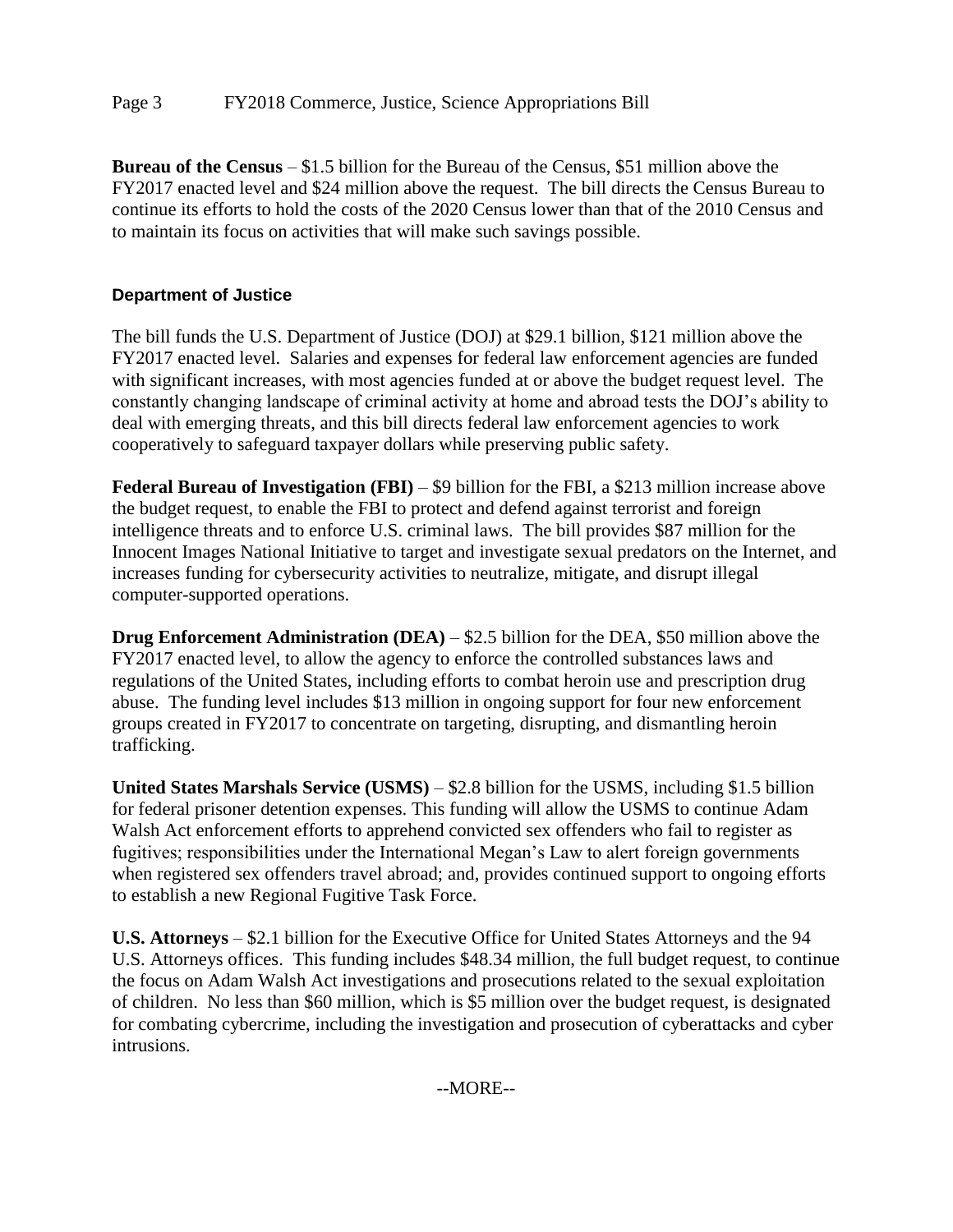**Federal Prison System** – \$7.1 billion for the federal prison system, or the Bureau of Prisons (BOP). These funds provide for the operating needs of federal prisons, including no less than \$116 million for the Residential Drug Assistance Program. The bill also directs that no less than \$1 million be allocated to continue the medication-assisted treatment pilot program for inmates with heroin and opioid addiction.

**Law Enforcement Grant Programs** – \$2.3 billion for state and local law enforcement and crime prevention grant programs, which includes grants for state and local law enforcement, the Office on Violence Against Women, and juvenile justice programs. The bill provides \$405 million for Byrne Justice Assistance Grants (JAG); approximately \$170 million for initiatives to address Rape Kit and other DNA evidence backlogs; \$111 million for Comprehensive Addiction and Recovery Act (CARA) programs, including \$50 million in support for Drug Courts and Veterans Treatment Courts to further combat the opioid and heroin epidemic; \$70 million for Second Chance Act grants to reduce recidivism for adults released from jail by offering substance abuse treatment, employment assistance, and other rehabilitation services; \$12 million for COPS Office Anti-Heroin Task Forces grants; and \$7 million for COPS Office Anti-Methamphetamine Task Forces grants.

**Crime Victims Fund (CVF)** – The bill provides a \$3.64 billion distribution from the CVF in FY2018, which is \$1.06 billion above the FY2017 level. This amount will result in a distribution for victim service programs that approximately equals the three-year average of collections into the fund. Of this total, \$10 million of this funding is reserved for the DOJ Office of the Inspector General for audits of grants funded through this distribution, and 5 percent of the total distribution is provided for Indian tribes to improve services for tribal victims of crime.

# **Science**

**National Aeronautics and Space Administration (NASA)** – \$19.5 billion for NASA, \$124 million below the FY2017 enacted level and \$437 million above the budget request, to support the human and robotic exploration of space, fund science missions that enhance the understanding of the Earth, the solar system, and the universe, and support fundamental aeronautics research. This includes:

- \$2.15 billion for the Space Launch System (SLS), which is \$212 million above the request. The funding continues the development schedule for SLS, and provides \$300 million in critical funding for upper stage engine work for future crewed missions.
- \$1.3 billion for the Orion crewed spacecraft, \$164 million above the request, to continue development of NASA's next deep-space crewed capsule.
- \$5.6 billion for Science, \$193 million below the FY2017 enacted level and \$140 million below the request.
- \$732 million, the same as the request, to further develop a domestic crew launch capability.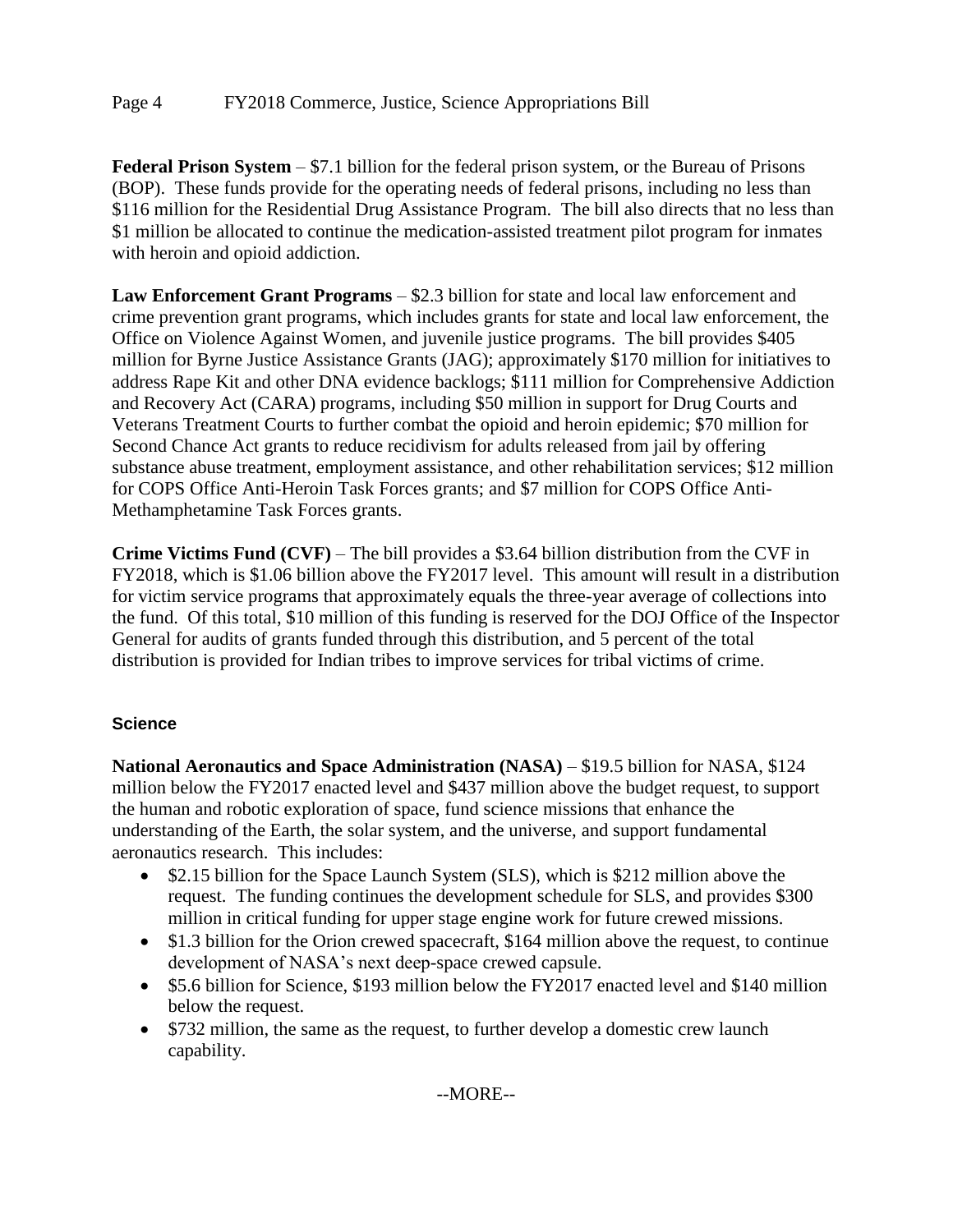- \$700 million for Space Technology, \$14 million above the FY2017 enacted level and \$21 million above the request. Funding is included to advance projects in early stages of development that are expected to eventually demonstrate capabilities needed for future space exploration.
- \$100 million is provided for the Education programs proposed to be eliminated in the budget request. NASA EPSCoR is funded at \$18 million, Space Grant is funded at \$40 million, the Minority University Research and Education Project is funded at \$32 million, and STEM Education and Accountability projects is funded at \$10 million.

**National Science Foundation (NSF)** – \$7.3 billion for NSF, \$161 million below the FY2017 enacted level and \$658 million above the request. Funding is provided for basic research across scientific disciplines to support the development of effective Science, Technology, Engineering, and Mathematics [STEM] programs.

- \$105 million is provided for the design and construction of three Regional Class Research Vessels (RCRV) instead of the two RCRVs, as proposed by NSF. By having three regional ships, the Gulf of Mexico and the East and West coasts will be able to have a dedicated RCRV to maximize research time in each of these regions.
- \$160 million is provided for the Established Program to Stimulate Competitive Research (EPSCoR), the same as the FY2017 enacted level and \$60 million above the request.

### **Related Agencies**

**Legal Services Corporation (LSC)** – \$385 million for the LSC, equal to the FY2017 enacted level. LSC uses a competitive grant process to provide civil legal aid in high-need areas across the United States.

**International Trade Commission (ITC)** – \$91.5 million for ITC, equal to the FY2017 enacted level and \$3.9 million above the budget request. ITC is an independent agency responsible for providing Congress and the President with impartial advice on U.S. international trade policy.

**Office of the United States Trade Representative (USTR)** – \$57.6 million for USTR, equal to the President's request, and includes up to \$10 million derived from the Trade Enforcement Trust Fund for enforcement activities authorized by the Trade Facilitation and Trade Enforcement Act of 2015. As the federal government's lead negotiator for trade agreements, this funding will maintain the strong bargaining position of USTR, as well as its trade coordination and enforcement actions.